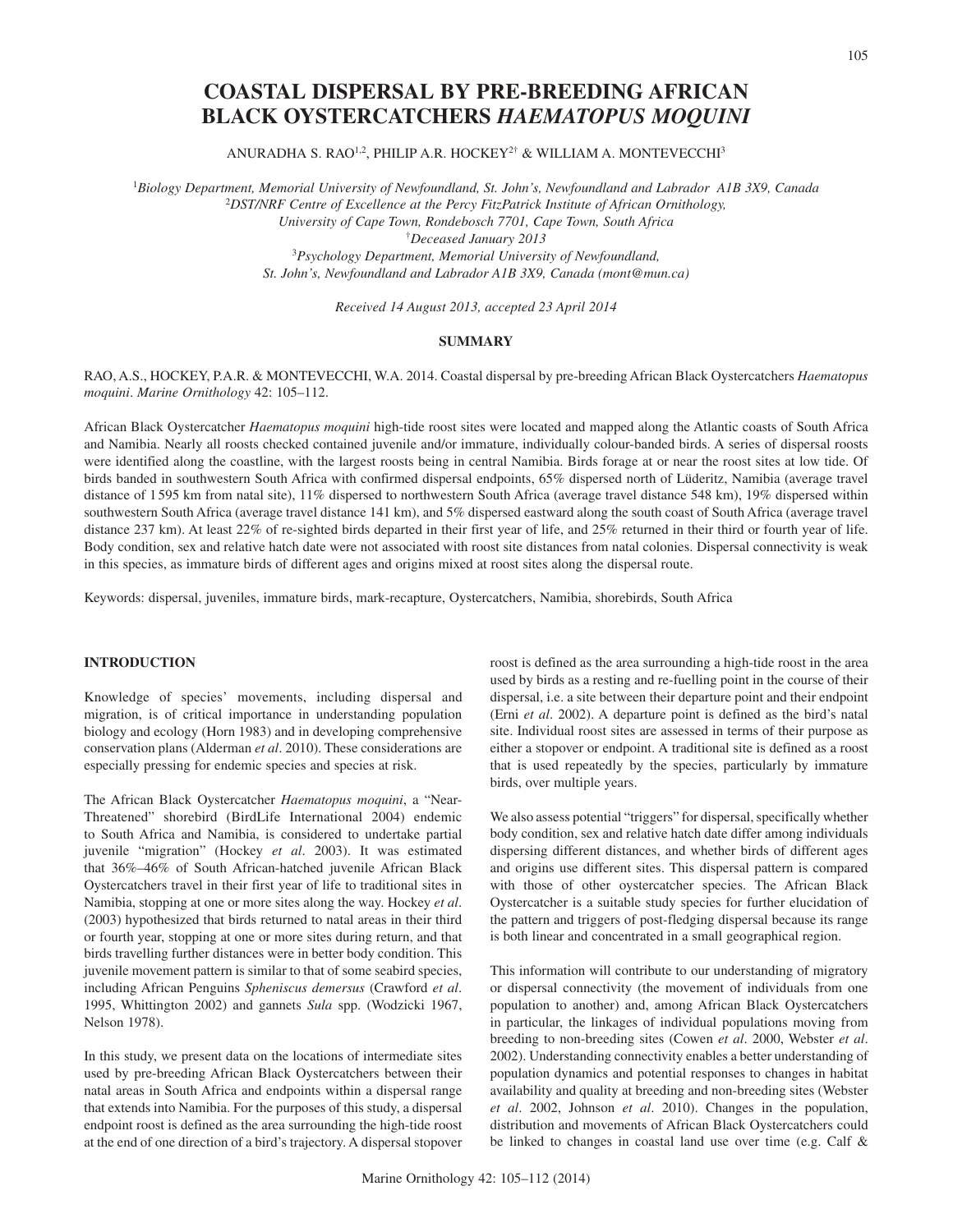Underhill 2002), and changes in diet due to displacement of local mussel species by the alien *Mytilus galloprovincialis*, which is now an important prey item (Hockey & van Erkom Schurink 1992; Hockey 1996b).

Knowledge of the pattern of habitat use by non-breeding African Black Oystercatchers is important in the context of land and marine use planning, including implementation activities related to the South African National Environmental Management: Integrated Coastal Management Act (Act No. 24 of 2008), Spatial Development Frameworks for the Western Cape and Northern Cape provinces (Provincial Government 2009, Office of the Premier 2012), and protected area planning and implementation (e.g. Government of South Africa 2010, Rudd *et al*. 2011). This knowledge will also help managers and researchers understand the potential vulnerability of the species in relation to climate change effects such as sea level rise (Johnson *et al*. 2010, Rudd *et al*. 2011).

## **STUDY AREA AND METHODS**

### **Study area**

Research was conducted on the west coasts of South Africa and Namibia in 2004 and 2005 (Fig. 1).

#### **Bird banding**

From November 1998 through April 2005, a total of 988 oystercatcher chicks were captured near nest sites and banded on the right leg with a short plastic coloured band, denoting year, and on the left leg with a long plastic coloured band, denoting banding region within the species' breeding range in South Africa (Table 1 and Fig. 1) and engraved with a unique three-character code. Data collected from 1999 to 2005 by other researchers (Leseberg 2001, Hockey *et al.* 2003, Oystercatcher Conservation Programme [OCP]



**Fig. 1.** Map of southern Africa showing African Black Oystercatcher banding regions and Atlantic coast roost locations. Banding regions (from Table 1) are marked with capital letters; lower-case letters indicate origins of birds observed at each roost site. Roost sites are indicated by horizontal lines. Only those location names referred to in the text are labelled on the map. The names of all roost site locations indicated by horizontal lines are, from north to south: Hoanibmond, Cape Cross Bay, Swakopmund, Walvis Bay, Sandwich Harbour, Easter Point, north of Arkona, Clara Hill, (no name), Gibraltar, Black Rock, Hottentots Bay, Douglas Point, Lüderitz area, Elizabeth Bay area, Pomona Island area, (no name), south of Possession Island, Bogenfels Arch, Driemasterbaai, Panther Head, (no name), (no name), (no name), McDougall's Bay, Kleinsee, north of Witstrandjie, Hondeklipbaai, Uilspieëlduin, Island Point, Malkopbaai, Brand se Baai, Olifants River, Elands Bay, Shell Bay, Varkvlei, Mauritzbaai & Hospital Point, Kleineiland, Yzerfontein and Koeberg.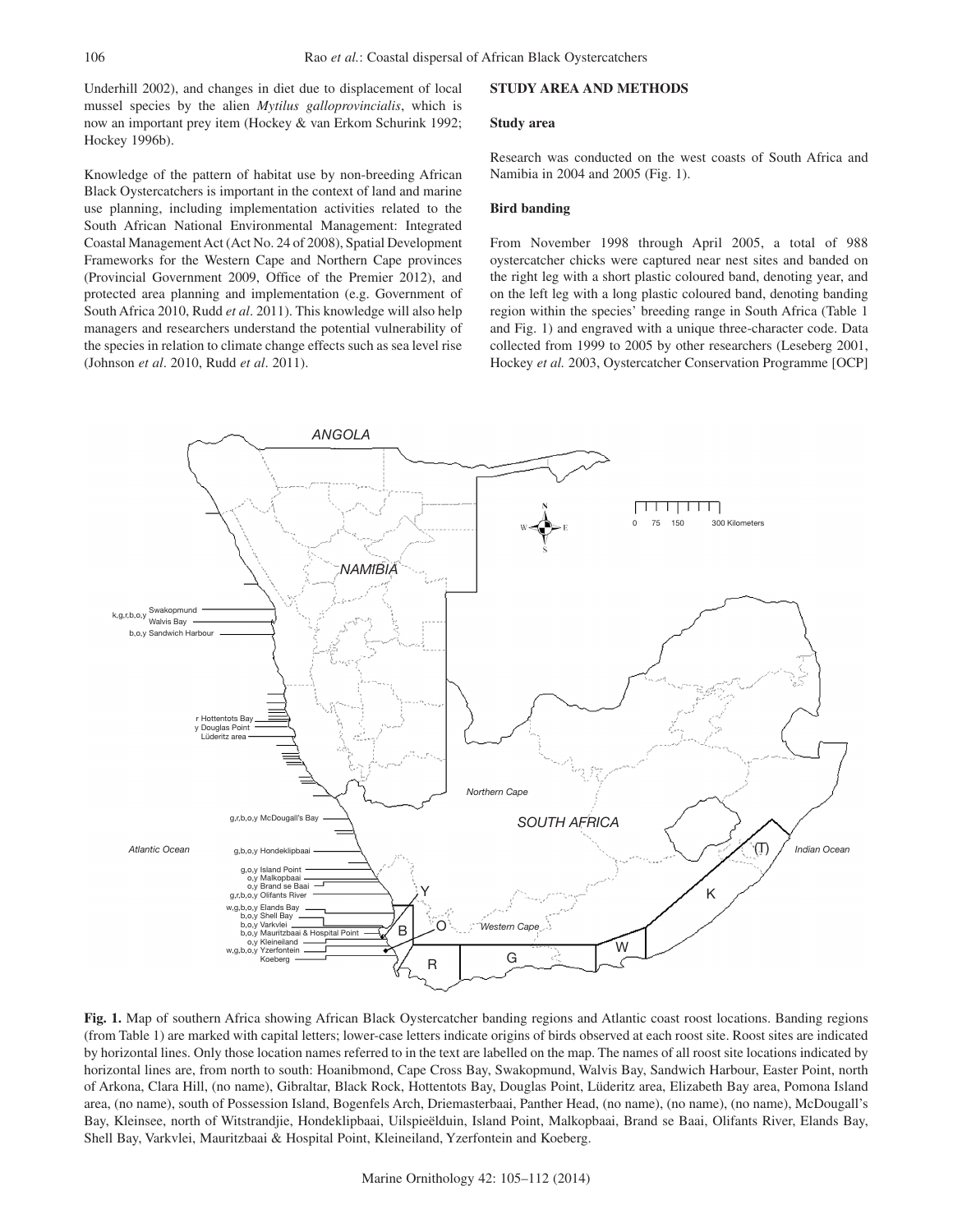unpublished data) were also used for analyses. Culmen, tarsus, wing and mass measurements were recorded in situ for all chicks, and blood samples were collected from some banding areas for sex determination. Following data collection, chicks were replaced in the hiding spots in which they had been found. Of birds banded, 75% were in the three northwestern banding regions: Lambert's Bay to Cape Point (395 km shoreline length), Saldanha Bay islands and Dassen Island (presented as regions B, Y and O, respectively, in Fig. 1).

## **Aerial surveys**

To locate oystercatcher high-tide roosts north of Elands Bay, South Africa (Fig. 1), aerial surveys were conducted in May 2004 from Elands Bay to Lüderitz, Namibia, and in August 2004 from Lüderitz along the Skeleton Coast to the Cunene River on the border between Namibia and Angola (Fig. 1). Roosts south of Elands Bay were considered to be well known, so the area was not surveyed from the air. Aerial surveys were preferable to ground surveys due to the distances involved and the inaccessibility of much of the terrain. Aerial surveys could be conducted only during a three-hour hightide window during a spring tide cycle, at a time when the weather was clear. A Cessna-172 four-seater high-wing plane was used for both surveys.

In addition to the pilot, one or two observers were aboard the plane. Each observer carried a set of 1:50 000 topographical maps of the coast. Data recorded included the location of the roosts (through the use of the maps and a portable geographical positioning system [GPS] unit), a count of the birds in the roost and indicators of disturbance or human land use.

The plane averaged an altitude of 61 m above ground, at a speed of 180 km/h. A slightly faster speed was maintained over open, sandy areas. The pilot followed the coastline, flying slightly offshore. The pilot avoided islands, due to the presence of breeding seals and birds, and because African Black Oystercatchers do not generally form large roosts on islands. A flight altitude of at least 305 m was

| <b>TABLE 1</b>                                        |
|-------------------------------------------------------|
| Colour codes for banding regions and relative numbers |
| of birds banded in each region                        |

| <b>Region</b><br>(South Africa)      | <b>Band</b><br>colour<br>(letter<br>code) | Number of<br>birds<br><b>June 2005</b> | $%$ total<br>birds<br>banded as of banded as of<br><b>June 2005</b> |
|--------------------------------------|-------------------------------------------|----------------------------------------|---------------------------------------------------------------------|
| Lambert's Bay to<br>Cape Point       | Blue $(B)$                                | 109                                    | 11                                                                  |
| Saldanha Bay islands Yellow (Y)      |                                           | 352                                    | 36                                                                  |
| Dassen Island                        | Orange $(O)$                              | 279                                    | 28                                                                  |
| Cape Point to<br><b>Breede River</b> | Red(R)                                    | 46                                     | 5                                                                   |
| Breede River to<br>Cape St. Francis  | Green $(G)$                               | 149                                    | 15                                                                  |
| Cape St. Francis to<br>Cape Padrone  | White (W)                                 | 34                                     | 3                                                                   |
| East of Cape Padrone                 | Black $(K)$                               | 10                                     | 1                                                                   |
| East coast                           | Turquoise (T)                             | 9                                      | 1                                                                   |

required at the Orange River mouth and the Atlas and Wolf Bays area in Namibia because of the presence of flamingos and seal colonies, respectively. No oystercatcher roost exists at the Orange River mouth. Any roost at the bays would have been missed.

#### **Ground-truthing roost sites**

At each roost, the number of birds was counted, and banded birds were identified with 20–60× zoom lenses at roosts between Koeberg in the south and Port Nolloth in the north of South Africa using telescopes from February to July 2004 and February to June 2005. Roosts were prioritized for ground-truthing based on the number of birds estimated from the air and the accessibility of the area. Groundtruthing took place at the following roosts in South Africa: Koeberg, Yzerfontein, Kleineiland, Mauritzbaai/Hospital Point, Varkvlei, Shell Bay, Elands Bay, Olifants River, Brand se Baai, Malkopbaai, Island Point, Hondeklipbaai and McDougall's Bay. These roosts were checked one to three times in both 2004 and 2005. The roost at Walvis Bay, Namibia, was checked once in 2004. Roosts were checked at spring high tides to ensure that the maximum number of birds would be present. Data collected since 1999 by other researchers at Namibian roosts (Douglas Point, Hottentots Bay, Sandwich Harbour, Walvis Bay, Swakopmund) were also used for analyses (Leseberg 2001, OCP unpublished data).

Data collected included total number of birds, band colours and band numbers. Unbanded first- and second-year birds can be identified by reddish-brown eyes with a narrow, burnt-orange eye ring, greyish-pink legs and brownish bills (Hockey 1986); these were also recorded. The areas around the roost sites were checked for foraging banded birds at low tide. The numbers of banded birds will always be underestimates, because in some roosts it was not always possible to see the legs of all birds, and with time the engraved rings become increasingly worn and difficult to read.

The ages, hatch years, origins, previous movements and individual characteristics of individually identified birds recorded at the different roosts were determined from existing databases of banded and re-sighted birds, and compared among roosts. Only bird ages and general origins could be determined if the three-digit code on the long plastic band was unreadable.

## **Data analysis**

Databases on all banded and re-sighted birds had previously been set up and were maintained throughout the study. As of June 2005, 340 of the 988 banded birds had been re-sighted at least once.

To determine the timing of the birds' movements, only those birds that could be identified to individual level (i.e., those on whose long plastic bands the number could be read) were included in the analysis. The decision to do this was initially made to avoid counting the same bird twice, then maintained for consistency.

Hockey *et al.* (2003) assumed that birds that had been seen at local dispersal roosts (in that case less than 150 km from natal sites) between six months and two years from hatching did not undertake longer-distance movements. Following observations that some birds left the vicinity of their natal sites for Namibia in their second year or later, a more conservative method was chosen: only those birds that were seen in at least two consecutive years at a particular endpoint roost were included in the analysis. This was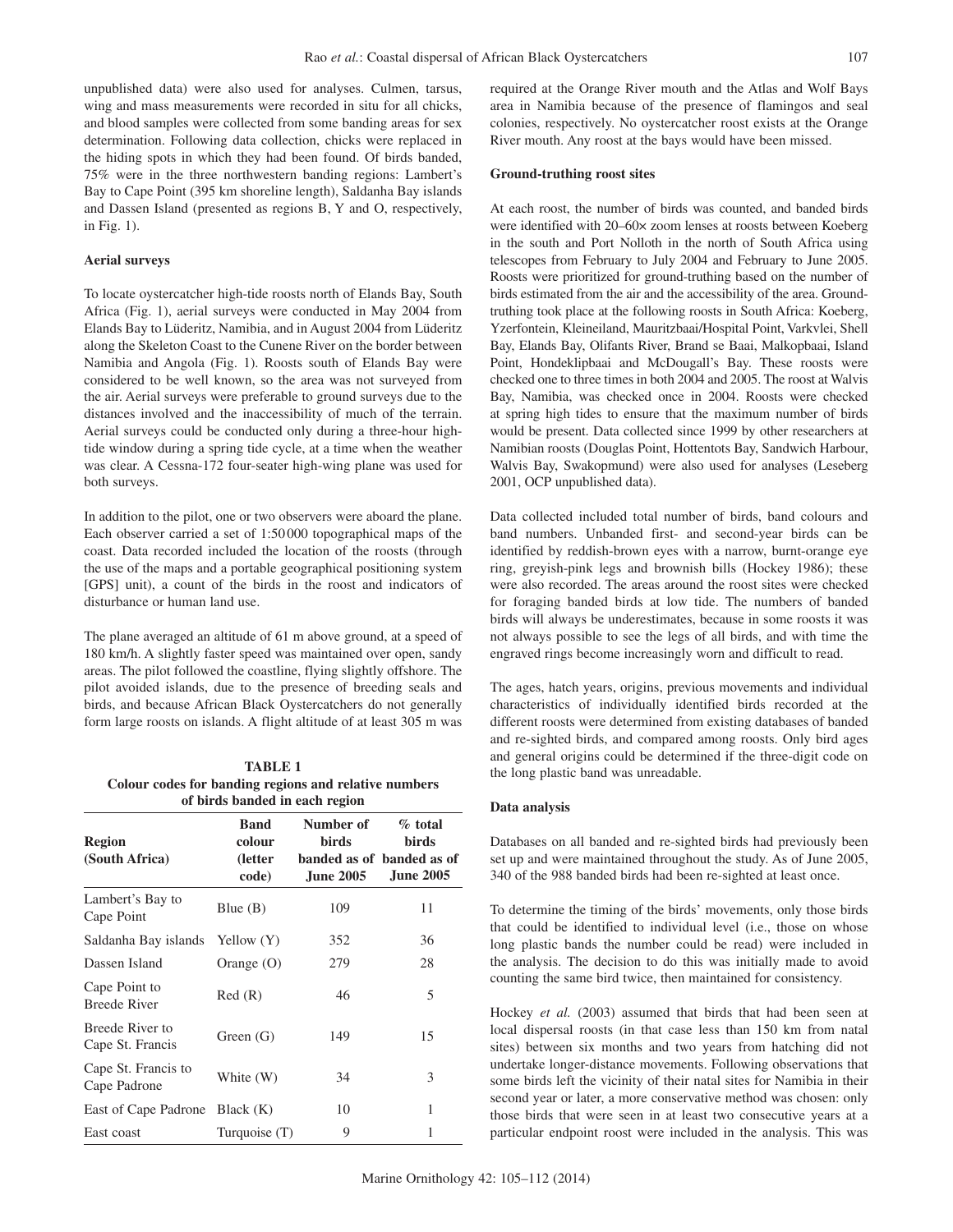interpreted as an indication that the birds did not continue further north. All birds seen at Namibian roosts were used in the analysis, as they are among the northernmost known roosts in the birds' range. This more conservative method reduced the sample size  $(n =$ 106); however, the results allowed for more rigorous confirmation of a bird's dispersal endpoint and the method reduces the chance of Type II error.

Based on the date of banding and on the dates and locations of re-sighting, year of dispersal, year of return and year of return to natal site were calculated for those birds recorded travelling to endpoints north of Elands Bay. Elands Bay is within the birds' main South African breeding range and is therefore considered the northernmost "local dispersal roost." "Year of return" is defined as the year in which a bird that had been re-sighted at a dispersal endpoint was later re-sighted further south. "Year of return to natal site" is defined as the year in which a bird that had been re-sighted at a dispersal endpoint was later re-sighted at its natal site. "Natal site" is defined as the actual area at which the bird hatched. A bird year was set as starting on 1 December of any given year for calculation purposes and because a new season of bird banding generally begins in December.

In most cases, it was not possible to determine the exact year of dispersal or return because many birds were not re-sighted in consecutive years; however, a range of years within which the dispersal or return took place could be determined. If birds had not been seen to return following dispersal, we did not assume that the bird returned or would return from dispersal. The number of birds dispersing in each year or range of years was counted. Year 1 refers to a hatch-year bird.

An index of body condition was measured as the ratio of mass (g) to tarsal length (mm) of chicks at the time of banding. Hatch date was calculated by estimating the age in days of a chick at the time of banding based on the relationship between tarsal length (mm, the most conservative growth parameter) and age documented by Hockey (1984). Relative hatch date of an individual was calculated as the number of days by which its hatch date followed the hatch date of the earliest-banded bird in any given breeding season. The use of relative hatch date, rather than actual hatch date, provided a means of comparing within years and among years. Linear regression analysis was used to compare each variable against distance travelled and dispersal endpoint. Distance travelled was calculated in kilometres from a bird's natal site to its dispersal endpoint using an existing database of relative shoreline positions of points around the coast, with a scale based on alongshore distance in kilometres from a common reference point. Relative shoreline position was also used as a measure of the dispersal endpoint to determine whether the use of a certain destination, rather than travelling distance, was determined by body condition or relative hatch date.

Age (bird years), hatch years and origin were also compared for birds seen at different roosts. Data from observations at both high tide and low tide were included. Chi-squared analysis was used to determine whether observed proportions of re-sighted birds from different origins at confirmed endpoints reflected the proportions of birds banded at each origin, or indicated disproportionate representation. Only presence/absence information is presented rather than numbers of birds of different ages and origins because it rather than numbers of birds of different ages and origins because it<br> **Fig. 2.** Number of re-sighted birds moving from natal colony to<br>
each confirmed dignareal and point

#### **RESULTS**

#### **Destinations**

Oystercatcher roost sites, including previously known roosts, were identified along the entire South African and Namibian west coasts (Fig. 1). Because there are no records of successful breeding between Lüderitz and Möwe Bay in Namibia, it can be safely assumed that the birds at roosts north of Lüderitz are all nonbreeding juveniles, immatures and subadults (Braine 1987, OCP unpublished data).

Of the total number of individually marked birds  $(N = 106)$  for which dispersal endpoints were confirmed, 65% dispersed north of Lüderitz, Namibia (with an average travel distance of 1 595 km from their natal site), 11% dispersed to northwestern South Africa from the Olifants River to the Namibian border (average travel distance 548 km), 19% dispersed within southwestern South Africa from the Cape Peninsula to Elands Bay (average travel distance 141 km), and 5% dispersed eastward along the south coast of South Africa (average travel distance 237 km) (Fig. 2). It is unknown how many dispersed to southern Namibia, due to the inaccessibility of the area.

#### **Timing**

The results do not fully support the conclusion by Hockey *et al.* (2003) that all African Black Oystercatchers travel away from the vicinity of their natal areas in their first year of life and return in their third or fourth year of life. Of those birds travelling north of Elands Bay, 22% definitely dispersed in their hatch year and 4% definitely dispersed later than their hatch year; 25% definitely returned in their third or fourth year, whereas 9% definitely returned in their second year (Table 2). It can be concluded that the birds disperse when they are immature, but not necessarily while they are juveniles.

Uncertainties arose because not every bird was re-sighted in every year. Therefore, in many cases it was only possible to determine the range of years within which a bird moved in a particular direction. For example, bird A36, banded in 1999, was re-sighted in its first year at Walvis Bay. It was not re-sighted again until its third year,



each confirmed dispersal endpoint.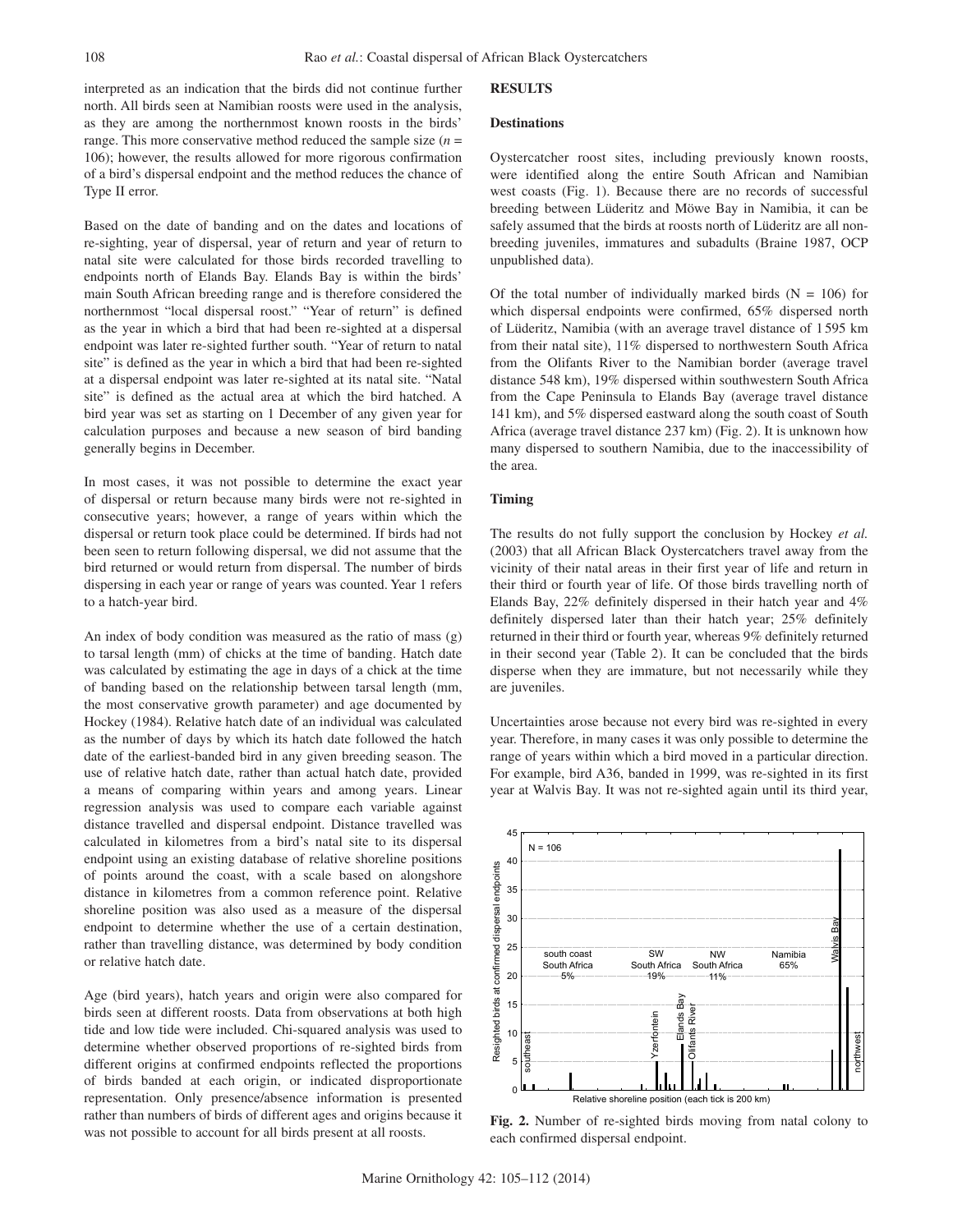in the vicinity of its natal site; then it was re-sighted in its fourth year at its natal site. It can only be concluded that it returned to the vicinity of its natal site between its first and third years and to the natal site itself between its first and fourth years. Given these uncertainties, of 139 birds observed to have travelled north of Elands Bay and 32 returning birds re-sighted, 73%–99% dispersed in their first or second year and 9%–87% returned between their second and fourth year.

#### **Multi-purpose sites**

Sites were assessed for their dispersal function for individual birds. We had hypothesized that roosts north of Elands Bay and south of the Orange River were located in stopover areas for young birds travelling to or from dispersal endpoints in Namibia. However, 10 individual birds were re-sighted in both 2004 and 2005 at Olifants River, Brand se Baai, Malkopbaai, Island Point and Hondeklipbaai, showing that these sites were dispersal endpoints for those birds. Five birds re-sighted between 2000 and 2003 at Namibian roosts were re-sighted at Brand se Baai, Olifants River and Malkopbaai roosts in 2004 and 2005, suggesting that these are also stopover sites for birds travelling south.

These results indicate that a single roost site marks an area used by some immature oystercatchers as a northward or southward stopover site and by others as a dispersal endpoint. More importantly, they show that there are a series of dispersal endpoints along the entire South African west coast. The proximity of these multi-purpose sites to the regions where most birds were banded (Saldanha Bay islands and Dassen Island) may be relevant to energetics considerations.

Furthermore, 50%–100% of banded birds seen at high-tide roosts were observed foraging in the immediate vicinity of the roost site at low tide at Elands Bay, Olifants River, Brand se Baai, Malkopbaai, Island Point and McDougall's Bay. This indicates the function of the sites both as high-tide roosts and as low-tide foraging areas.

# **Traditional sites**

Regardless of their purpose, sites were assessed for their repeated use by the species, particularly by immature birds, over multiple years. Roost sites at Elands Bay, Olifants River, Brand se Baai, Malkopbaai, Island Point, Hondeklipbaai and McDougall's Bay were used by oystercatchers in both 2004 and 2005. Local residents had seen oystercatchers in these areas, plus Kleinsee, in previous years, further confirming that they are traditional sites used year

**TABLE 2**

| $\blacksquare$ $\blacksquare$ $\blacksquare$ $\blacksquare$ $\blacksquare$<br>Consistency of re-sighting observations<br>with hypotheses (percentages in parentheses) |                           |                                    |                             |              |  |  |
|-----------------------------------------------------------------------------------------------------------------------------------------------------------------------|---------------------------|------------------------------------|-----------------------------|--------------|--|--|
| <b>Hypothesis</b>                                                                                                                                                     | No. $(\% )$<br>consistent | No. $(\% )$<br>maybe<br>consistent | No. $(\% )$<br>inconsistent | <b>Total</b> |  |  |
| Year of<br>$dispersal = 1$                                                                                                                                            | 30(21.6)                  | 103(74.1)                          | 6(4.3)                      | 139 (100)    |  |  |
| Year of<br>$return =$<br>3 or 4                                                                                                                                       | 8(25.0)                   | 21(65.6)                           | 3(9.4)                      | 32 (100)     |  |  |

after year by the species. Individual birds may use multiple roosts, however. Movement of banded birds has been recorded between Malkopbaai and Island Point, between Swakopmund and Walvis Bay, and between Walvis Bay and Sandwich Harbour.

## **Which birds travel farther?**

This study demonstrated that immature oystercatchers can disperse a range of distances along the southern African coastline; therefore, it is more appropriate to consider distance travelled as a continuous variable rather than developing distance categories. To determine what triggered birds to travel different distances, distance travelled (km) and dispersal endpoint (relative shoreline position) were compared relative to body condition (the ratio of mass [g] to tarsal length [mm] at the time of banding), relative hatch date within a given year, hatch year, age, sex and region of origin.

Linear regression analyses showed no significant relationship between maximum distance travelled (km) and body condition  $(F_{1,98} = 0.06, P = 0.802)$  or relative hatch date  $(F_{1,99} = 0.16,$  $p = 0.690$ ; or between dispersal endpoint and body condition  $(F_{1,98} = 0.41, P = 0.523)$  or relative hatch date  $(F_{1,99} = 0.94,$  $P = 0.334$ ). Nor is there any evidence that sex was a factor determining maximum distance travelled: blood sample analysis showed that three males and two females from South African natal sites travelled to roosts in Namibia.

Furthermore, immature birds of different ages, hatched in different years and from different origins exhibited low dispersal connectivity and did not use different roosts but rather mixed along the dispersal route. Birds of more than one age class were recorded at all roosts visited, with the exception of Douglas Point and Hottentots Bay, which were only visited on one occasion, and Koeberg, at which no birds colour-banded through the OCP had ever been seen (N. Parsons, pers. comm.). To avoid the same bird being counted twice (i.e. if the same bird was at a roost site in two successive years), hatch years of birds at each site were also compared. Birds hatched in different years were observed to roost together.

Birds from more than one origin were seen at all roosts groundtruthed more than once (Fig. 1). Banded birds from all origins were not seen at all ground-truthed roost sites. Birds from banding regions "Y" and "O", representing offshore islands, were seen at 15 and 14 of 17 sites, respectively. This could be because the banding effort is highest at these two areas (36% and 28% of all banded birds, respectively). In order from northwest to southeast: birds from region "B" were seen at 10 of 17 roost sites; from region "R" at four of 17 sites; from region "G" at seven of 17 sites; from region "W" at two of 17 sites; and from region "K" at one of 17 sites. This does not suggest a clear pattern regarding bird origin and distance travelled; birds from six of seven origins, including one from the easternmost banding region, were seen at Walvis Bay/Swakopmund.

There were no significant differences between the observed proportions of re-sighted birds of different origins (Table 1) at confirmed endpoints (divided into four regions; Fig. 2), taking into account the proportions of birds banded at each origin (Table 1; Namibia:  $\chi^2$  = 11.96, df = 1,7, *P* = 0.10; northwest South Africa:  $\chi^2$  = 2.63, df = 1,7, *P* = 0.92; southwest South Africa:  $\chi^2$  = 3.00, df = 1,7, *p* = 0.89; south coast South Africa:  $χ² = 3.36$ , df = 1,7,  $P = 0.85$ ). In other words, the number of birds from western banding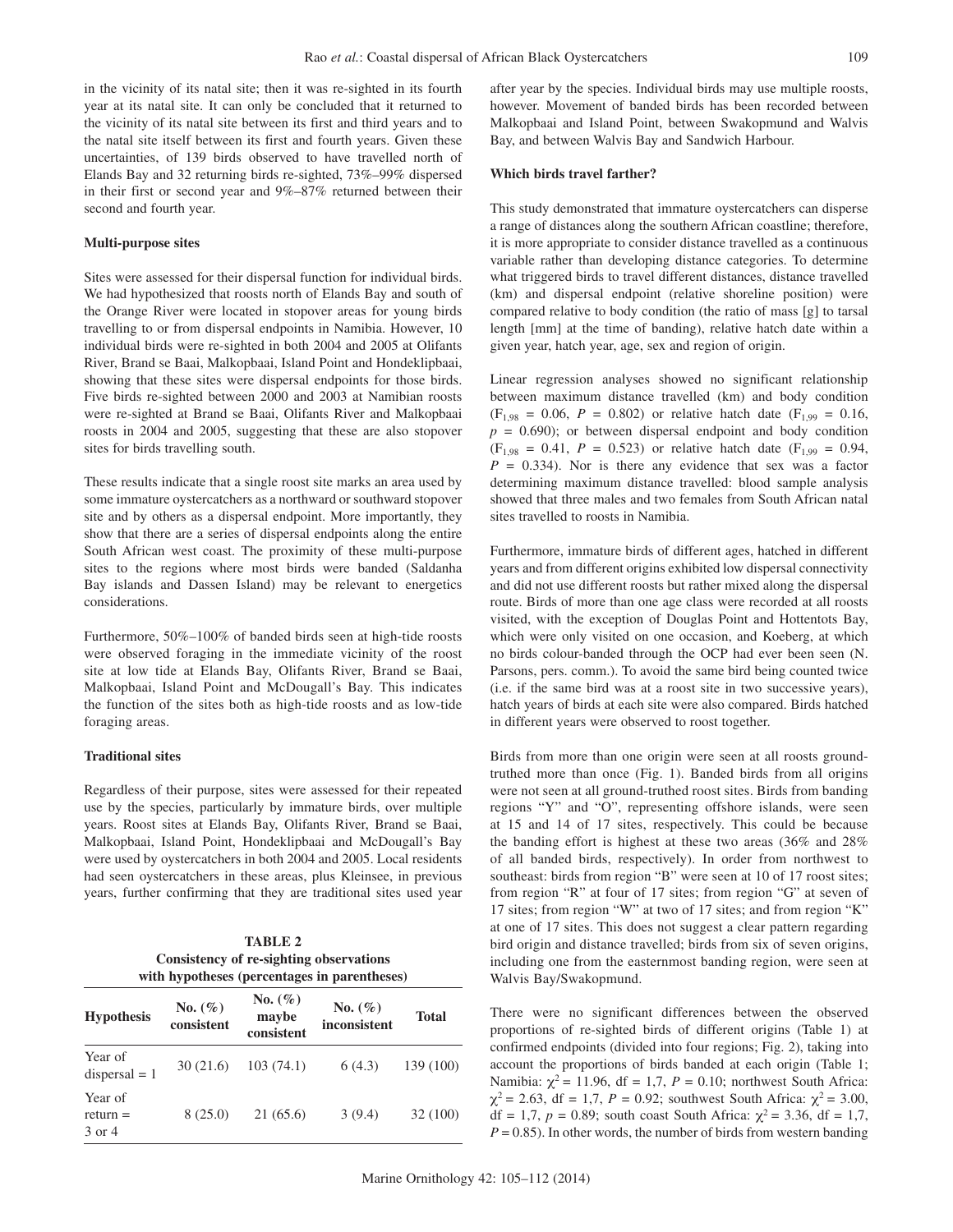regions seen at different endpoints reflects the relative numbers banded in each region. Given that a portion of birds breeding on the south and east coasts are known to disperse eastward (Hockey *et al.* 2003), these figures also suggest that a disproportionately high number of south and east coast-bred birds travel west.

# **DISCUSSION**

The results provide a more complete explanation of the dispersal pattern of young African Black Oystercatchers, building on those of Hockey *et al.* (2003). Our findings suggest that the dispersal pattern is not dichotomous (movement to Namibia or Angola versus local dispersal) as originally hypothesized (Hockey *et al.* 2003) for birds breeding on the west coast of southern Africa. Instead, the pattern is indicative of dispersal to a range of distances, from a few to more than 2000 km from natal sites, along the South African or Namibian coasts. Most birds re-sighted thus far (65%) moved to endpoints in Namibia north of Lüderitz, but some (11%) remained at endpoints along the South African northwest coast (Figs. 1, 2). These numbers may be skewed by the more intense re-sighting efforts in Namibia; however, the results do not show a gradual decrease in numbers of birds travelling to areas further north, highlighting the significance of the Namibian endpoints.

These roost sites are traditional, with immature birds recorded roosting there in two or more years. In the case of Walvis Bay, the roost is known to have been used more than 100 years ago (Gurney 1872). A single site can be used by some individuals as a staging site and by others as a dispersal endpoint. The sites are used by birds on both departure from and return to natal sites. Furthermore, the immediate vicinity of the roost sites serves as a foraging area at low tide.

The results also suggest that the timing of the birds' dispersal is more complex than was originally hypothesized. Not all birds depart in their first year, nor do all birds return to the vicinity of their natal areas in their third or fourth year. The uncertainty and data gaps in determining age at departure and return is a common obstacle in capture-mark-recapture studies (Pollock *et al.* 1990, Lebreton *et al.* 1992). With additional years' data collection, this dispersal pattern could be described in more detail.

Birds hatched in different years mixed at roost sites along the dispersal route. Birds of different origins also mixed at roost sites along the dispersal route, with numbers re-sighted proportional to numbers banded in each region. Therefore, the loss or alteration of any particular dispersal endpoint would not likely have any more effect on one breeding population than on another. Dispersal connectivity among African Black Oystercatchers is therefore weak, a resilience strategy that could enable response to largescale climate and other environmental changes (Webster *et al.* 2002). Black Oystercatchers in British Columbia and Alaska also demonstrate weak connectivity between breeding and non-breeding sites (Johnson *et al.* 2010).

There was no indication why certain birds travelled further than others. Body condition, relative hatch date and sex did not differ significantly for immature African Black Oystercatchers dispersing different distances. This begs the question of whether travelling distance in immature African Black Oystercatchers is inherited: some siblings have been recorded at the same endpoint, even as far north as central Namibia.

The oystercatchers' dispersal pattern may reflect existing ecological conditions, including intra-specific competition related to population density and changes in food availability. Its similarity to the movements of other oystercatchers provides some insight.

Migration among oystercatcher species is rare. Only two oystercatchers worldwide, the Eurasian Oystercatcher *H. ostralegus* and the Black Oystercatcher *H. bachmani*, are significantly migratory, in response to cold winters (Andres & Falxa 1995, Hulscher *et al.* 1996). Mesic climatic conditions allow adult African Black Oystercatchers to remain in their breeding areas throughout the year. Black Oystercatchers may also undergo natal dispersal (Johnson *et al.* 2010).

The behaviour of many immature African Black Oystercatchers of remaining at a "wintering" site or dispersal endpoint for a few years prior to returning to their natal/breeding area is similar to the pattern shown by the Eurasian Oystercatcher. Reasons for this behaviour include the lack of advantage for young birds to migrate long distances back to the breeding region before they reach sexual maturity, and the opportunity provided on the nonbreeding grounds to forage without adult competition (Ericksson 1987). Oystercatchers and other waders require some time to develop efficient foraging skills; therefore, they can forage more successfully in their inefficient years if they do not need to compete with more proficient adults (Cadman 1980, Goss-Custard & Dit Durell 1987, Hulscher *et al.* 1996, Hockey *et al.* 1998, Leseberg 2001). Furthermore, because oystercatchers have deferred sexual maturity (Hockey 1996a), if they are not experiencing energy stress on their non-breeding grounds (Leseberg 2001), there may be no benefit to them in returning to their breeding grounds before reaching breeding age. It is not known how a juvenile Eurasian Oystercatcher chooses a destination, although it has been hypothesized to be an inherited trait (Hulscher *et al.* 1996).

Spreading or expansion of resident bird populations usually occurs because of an increase in population size; increased densities may lead to increased competition, pushing juveniles to distant areas to avoid this competition (Rappole 1995). In the early 1980s, the world population of *H. moquini* was about 4800 birds. Since then, numbers have increased to ca 6 700 birds (OCP unpublished data), with concomitant increase in the densities of territorial adults around the coast. Although the roost of immature oystercatchers at Walvis Bay has existed since the 19th century (Gurney 1872), the number of birds that disperse further distances may be increasing as the species' population increases. It is unknown, however, whether the current increase represents a return to previous levels or a new expansion of the population, as the population's trajectory prior to the 1980s is unknown. Population genetics research is currently planned by the OCP.

Our results show a proportionally higher number of re-sighted birds at dispersal endpoints in Namibia, compared with endpoints closer to their natal sites. Choice of dispersal endpoint is therefore not driven by minimizing energy expenditure. Non-breeding distributions of other oystercatcher species are predicted by variation in prey availability (Goss-Custard *et al.* 1996, Johnson *et al.* 2010). Increased frequency of dispersal of *H. moquini*  to further distances is similarly predicted to be correlated with increases in prey availability; for example, increased abundance of the alien mussel *Mytilus galloprovincialis*. Increases of such alien species have led to increased overall intertidal mussel abundance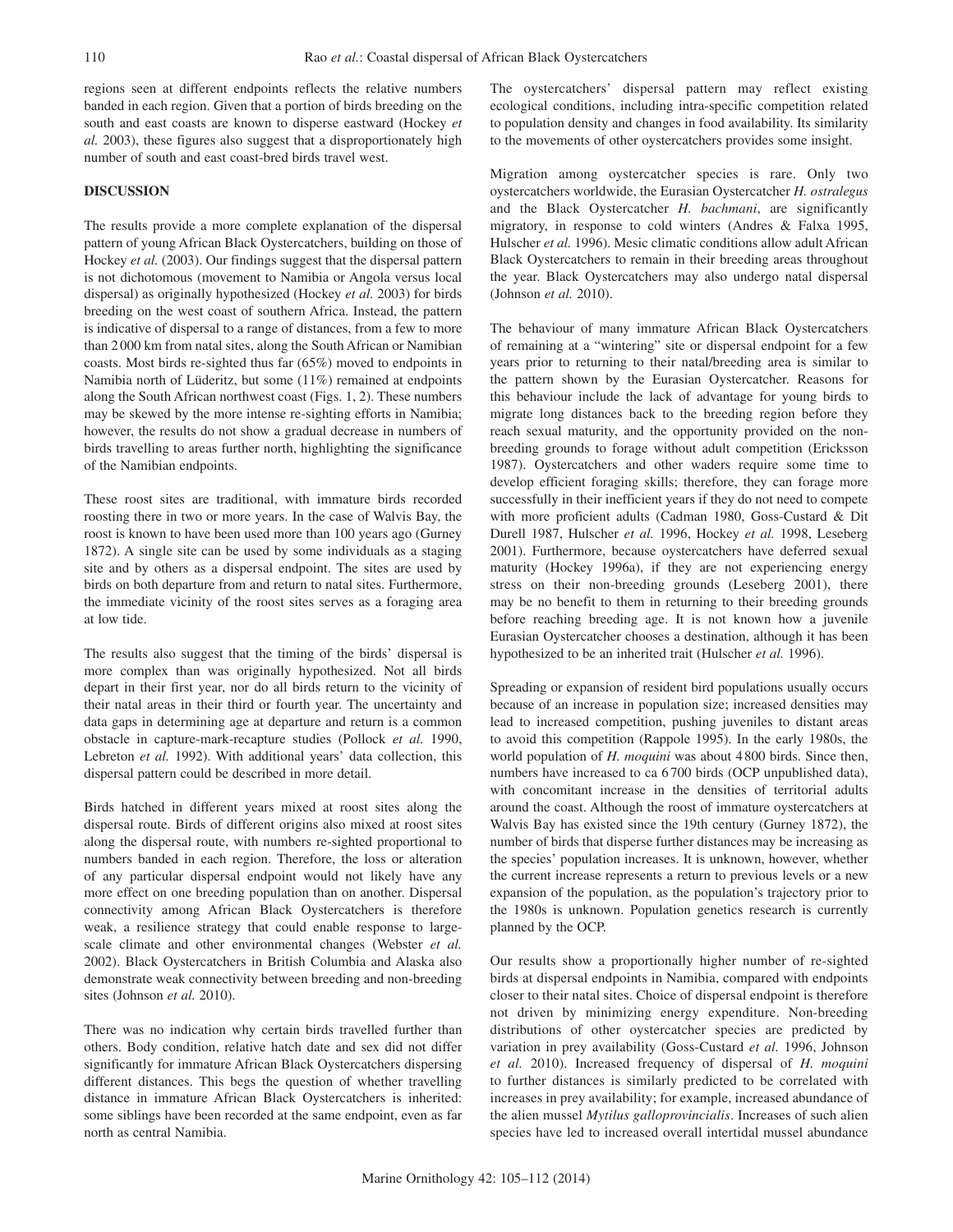and biomass along the South African and Namibian coasts (Branch & Steffani 2004; Robinson *et al.* 2005; E. Wieters, pers. comm.). Increased food availability may be leading to increased breeding success (Hockey & van Erkom Schurink 1992), followed by higher density, forcing young birds to disperse further to avoid competition with adults.

## **CONCLUSIONS**

Sites along the entire west coast of South Africa, and presumably Namibia, are traditionally used by young African Black Oystercatchers as both dispersal stopover sites and dispersal endpoints. Birds leave their natal areas while they are immature, but not necessarily juvenile. Access to sites outside of the species' primary breeding areas, and therefore away from competition with adults for space and food, provides an advantage to immature oystercatchers, which are inefficient feeders. These findings emphasize the importance of these sites to oystercatcher life cycles, although no individual breeding population appears to be dependent on a single site.

# **ACKNOWLEDGEMENTS**

We are grateful to the Natural Sciences and Engineering Research Council of Canada, the Les Tuck Avian Ecology Scholarship Fund, Memorial University of Newfoundland, Namakwa Sands, WWF-South Africa, the National Research Foundation (South Africa) and the University of Cape Town's Research Committee for financial support; Douglas Loewenthal, Curtis Andrews, Samantha Ralston, Meidad Goren, Nora Parsons, Sheri Lim, Mao Amis, Annelie de Wet and Thiyane Duda for assistance with field work; Rob Simmons, Evie Wieters and George Branch for sharing data; David Schneider and Greg Robertson for assistance with data analysis; and Evan Edinger for supervisory support and comments that greatly improved the manuscript.

# **REFERENCES**

- Alderman, R., Gales, R., Hobday, A. J. & Candy, S.G. 2010. Post-fledging survival and dispersal of shy albatross from three breeding colonies in Tasmania. *Marine Ecology Progress Series* 405: 271–285.
- ANDRES, B.A. & FALXA, G.A. 1995. Black Oystercatcher: *Haematopus bachmani*. In: Poole, A. & Gill, F. (Eds.). The birds of North America, no. 155. Philadephia: The Academy of Natural Sciences.
- BIRDLIFE INTERNATIONAL. 2004. Threatened birds of the world [CD-ROM]. Cambridge: Birdlife International.
- BRAINE, S. 1987. Extension of the breeding range of the African Black Oystercatcher *Haematopus moquini*. *Madoqua* 15: 87–88.
- BRANCH, G.M. & STEFFANI, C.N. 2004. Can we predict the effects of alien species? A case-history of the invasion of South Africa by *Mytilus galloprovincialis* (Lamarck). *Journal of Experimental Marine Biology and Ecology* 300: 189–215.
- CADMAN, M.D. 1980. Age-related foraging efficiency of the American Oystercatcher (*Haematopus palliatus*). M.Sc. thesis. Toronto: University of Toronto.
- CALF, K.M. & UNDERHILL, L.G. 2002. Productivity of African black oystercatchers *Haematopus moquini* on Robben Island, South Africa, in the 2001-2002 breeding season. *Wader Study Group Bulletin* 99: 45–49.
- COWEN, R.K., LWIZA, K.M.M., SPONAUGLE, S., PARIS, C.B. & OLSON, D.B. 2000. Connectivity of marine populations: open or closed? *Science* 287: 857–859.
- CRAWFORD, R.J.M., BOONSTRA, H.G.v.D., DYER, B.M., & UPFOLD, L. 1995. Recolonization of Robben Island by African Penguins, 1983-1992. In: Dann, P., Norman, I., & Reilly, P. (Eds.). The penguins: ecology and management. Chipping Norton, New South Wales, Australia: Surrey Beatty and Sons. pp. 333–363.
- ERICKSSON, M.O.G. (Ed.). 1987. Proceedings of the Fifth Nordic Ornithological Congress, 1985. Onsala, Sweden, 5–9 August 1985.
- ERNI, B., LIECHTI, F., & BRUDERER, B. 2002. Stopover strategies in passerine bird migration: a simulation study. *Journal of Theoretical Biology* 219: 479–493.
- GOSS-CUSTARD, J.D. & DIT DURELL, S.E.A. le V. 1987. Age-related effects in oystercatchers *Haematopus ostralegus,*  feeding on mussels, *Mytilus edulis*: foraging efficiency and interference. *Journal of Animal Ecology* 56: 521–536.
- GOSS-CUSTARD, J. D., DIT DURELL, S.E. le V., GOATER, C.P., HULSCHER, J.B., LAMBECK, R.H.D., MEININGER, P.L. & URFI, J. 1996. How oystercatchers survive the winter. In Goss-Custard, J.D. (Ed.). The oystercatcher: from individuals to populations. Oxford: Oxford University Press. pp. 133–154.
- GOVERNMENT OF SOUTH AFRICA. 2010. National protected area expansion strategy for South Africa 2008. Pretoria: Government of South Africa.
- GURNEY, J.H. 1872. Notes on the birds of Damaraland and the adjacent countries of South-West Africa. London: John van Voorst.
- HOCKEY, P.A.R. 1984. Growth and energetics of the African Black Oystercatcher *Haematopus moquini*. *Ardea* 72: 111– 117.
- HOCKEY, P.A.R. 1986. Family Haematopodidae. In Urban, E.K., Fry, C.H., & Keith, S. (Eds.). The birds of Africa, Vol. II. London: Academic Press. pp 190–193.
- HOCKEY, P.A.R. 1996a. Family Haematopodidae (Oystercatchers). In del Hoyo, J., Elliott, A., & Sargatal, J. (Eds.). Handbook of the birds of the world, Vol. 3 – Hoatzin to Auks. Barcelona: Lynx Edicion. pp. 308–325.
- HOCKEY, P.A.R. 1996b. *Haematopus ostralegus* in perspective: comparisons with other oystercatchers. In Goss-Custard, J.D. (Ed.). The oystercatcher: from individuals to populations. Oxford: Oxford University Press. pp. 251–285.
- HOCKEY, P.A.R., LESEBERG, A., & LOEWENTHAL, D. 2003. Dispersal and migration of juvenile African Black Oystercatchers *Haematopus moquini*. *Ibis* 145: E114–E123.
- HOCKEY, P.A.R., TURPIE, J.K., & VELÁSQUEZ, C.R. 1998. What selective pressures have driven the evolution of deferred northward migration by juvenile waders? *Journal of Avian Biology* 29: 325–330.
- HOCKEY, P.A.R. & VAN ERKOM SCHURINK, C. 1992. The invasive biology of the mussel *Mytilus galloprovincialis* on the southern African coast. *Transactions of the Royal Society of South Africa* 48: 123–139.
- HORN, H.S. 1983. Some theories about dispersal. In: Swingland, I.R. & Greenwood, P.J. (Eds.). The ecology of animal movement. Oxford: Clarendon Press. pp. 54–62.
- HULSCHER, J.B., EXO, K-M., & CLARK, N.A. 1996. Why do oystercatchers migrate? In: Goss-Custard, J.D. (Ed.). The oystercatcher: from individuals to populations. Oxford: Oxford University Press. pp. 155–185.